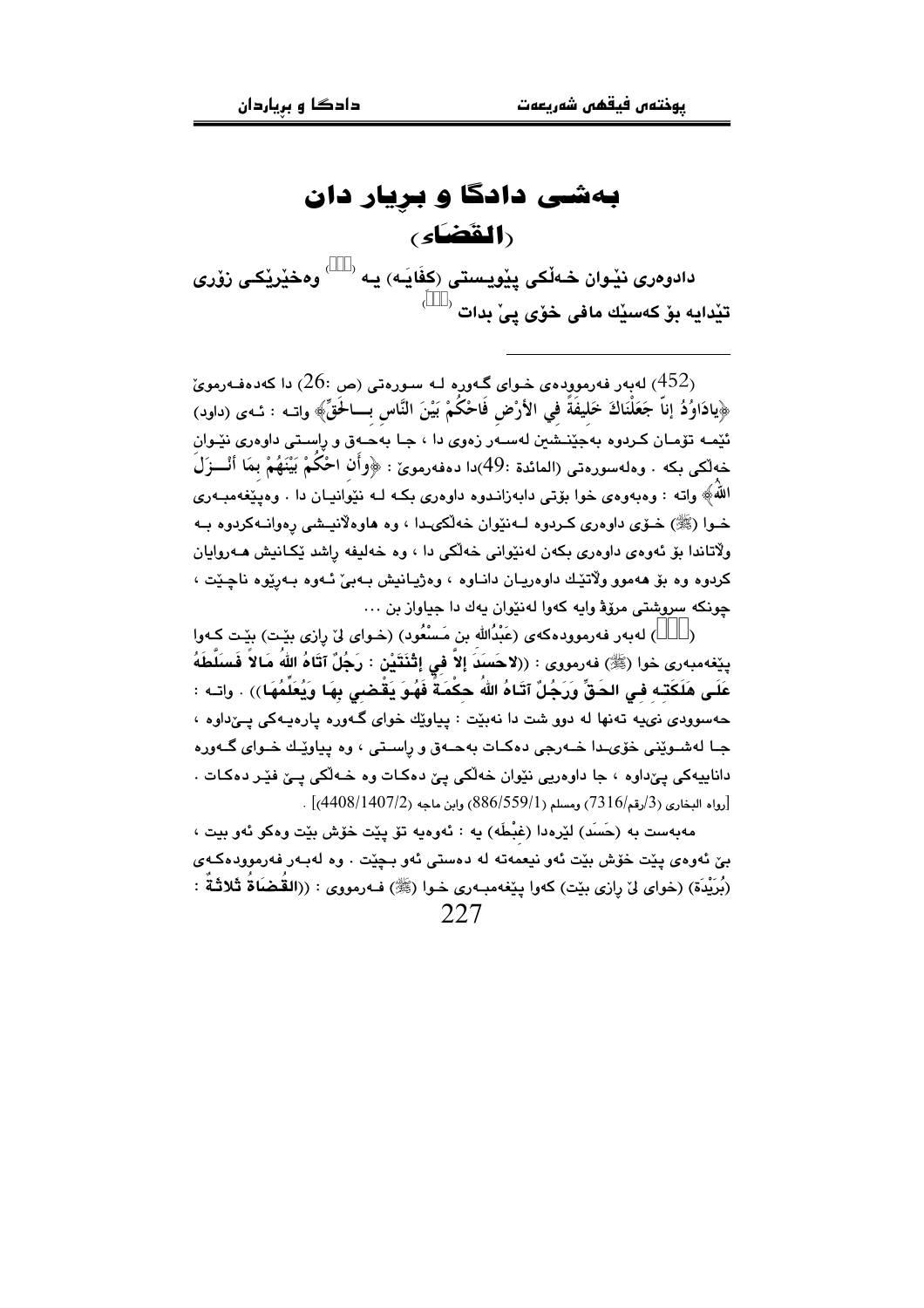بەلام ئەوەي مافى خۆي يێ نادات ، زۆر تاوانبار دەبێت  $\langle\quad\rangle$  بۆيە قەدەغە کراوہ لهداوا کردنے, <sup>(</sup>

إِثْنَانِ في النَّارِ وَوَاحدٌ في الجَنَّة ، رَجُلٌ عَلمَ الحَقَّ فَقَصْبَى بِه فَهُوَ في الجَنَّة ، وَرَجُلٌ قَضـَى للذَّاس عَلَى جَهْل فَهُوَ في الذَّارَ ، وَرَجُلٌ جَارَ في الحُكْم فَهُوَ في الذَّارِ)) . واته : داوهر و قازی سیانن ، دوانیان له دۆزەخ دایه و یهکیکیشیان لـه بهههشـت دا ، پیاویّل حەق و راستى دەزانێت ، و داوەريشى يېّ دەكات ، ئەوە لـه بەھەشت دايـه ، وە يياوێك داوەريى بۆ خەلكى دەكات بەنەڧامى و نەشارەزايى ئـەوە لـەدۆزەخ دايـە ، وە يياويّك لـە داوهريي كردن دا ستهم و زولْم دهكات ، ئەويش لــه دۆزەخ دايــه [رواه ابـوداود (4/رقم/3573) والترمذي (13/2/613/3) وابن ماجـه (2315/776/2) وغيرهـم وهـو حـديث صـحيح بروانـه صـحيح الجـامع  $\frac{1}{4446}$ 

(BBB) لەبـەر فەرموودەكـەي (بُرَيْـدَة)ى پێـشوو (پ $\left(453\right)$ ) وە فەرموودەكـەي (أَبُـو هُرَيْرَة) (خواي ليّ رِازِي بيّت) كهوا پيّغهمبهري خـوا (ﷺ) فـهرمووي : ((مَنْ جُعلَ قَاضـيَاً بَيْنَ الذَّاسِ فَقَدْ ذُبِحَ بِغَيْرِ سكَينِ)) واتـه : هەركەسـێك بكرێتـه داوەر لـەنێوان خەلٚكى1دا ئــهوه بــهبيّ چــهقوّ ســهو بــرا [رواه ابـوداود (4/رقـم/3571) والترمـذي (1325/614/3) وابـن ماحـه . 2308/774/2) وغيرهم وهو حديث صحيح بروانه صحيح الجامع (6190) .

وه لهبــهر فهرموودهكــهى (عَبْــدُالله بــن أبــى أوْفَــى) (خــواى ليّ رازى بيّــت) كــهوا يێِغەمبەرى خوا (ﷺ) فەرمووى : ((إِنَّ اللَّهَ مَعَ القَاضـى مَالَمْ يَجـِرْ ، فَإِذَا جَارَ وَكُلَـهُ إِلى .<br>**نَفْسه**)) ، واته : پهراستي خواي گهوره لهگهڵ داوهر و قازي دايه تا زولّم و سـتهم نـهكات ، جا ئەگەر ستەمى كرد ئەوە دەبداتە دەستى خـودى خـۆى [رواه ابـن ماجـه (2312/775/2)  $[93/4, 93/4]$ والترمذي (1330/618) والحاكم (93/4) وغيرهم

وهك (لَفْـظ) ي(التِّرْمـذي) ((فَـإِذَا جَارَ تَـْخَلِّـي عَنْـهُ ولَرْمَـهُ الشَّيْطَانُ)) وإتـه : جـا ئهگەر ستەمى كرد ئەوا خواي گـەورە وازى لـىٰ دێنێت و شـەيتان دەبێتـە ھـاوەلّى و لەگـەلّى دا دەبێت .

(BBB) لەيبەر فەرموودەكـەي (عَيْـدُالرَّحْمَن بـن سَـمُرَة) (خـواي لِيْ رازي بِيْـت) كـەوا ينِغەمبەرى خوا (ﷺ) فەرمووى : ((يَا عَبْدَالرَّحْمَنْ بِنْ سَمُرَةَ لاتَسْأَلِ الإِمَارَةَ فَإِنَّكَ إِنْ 228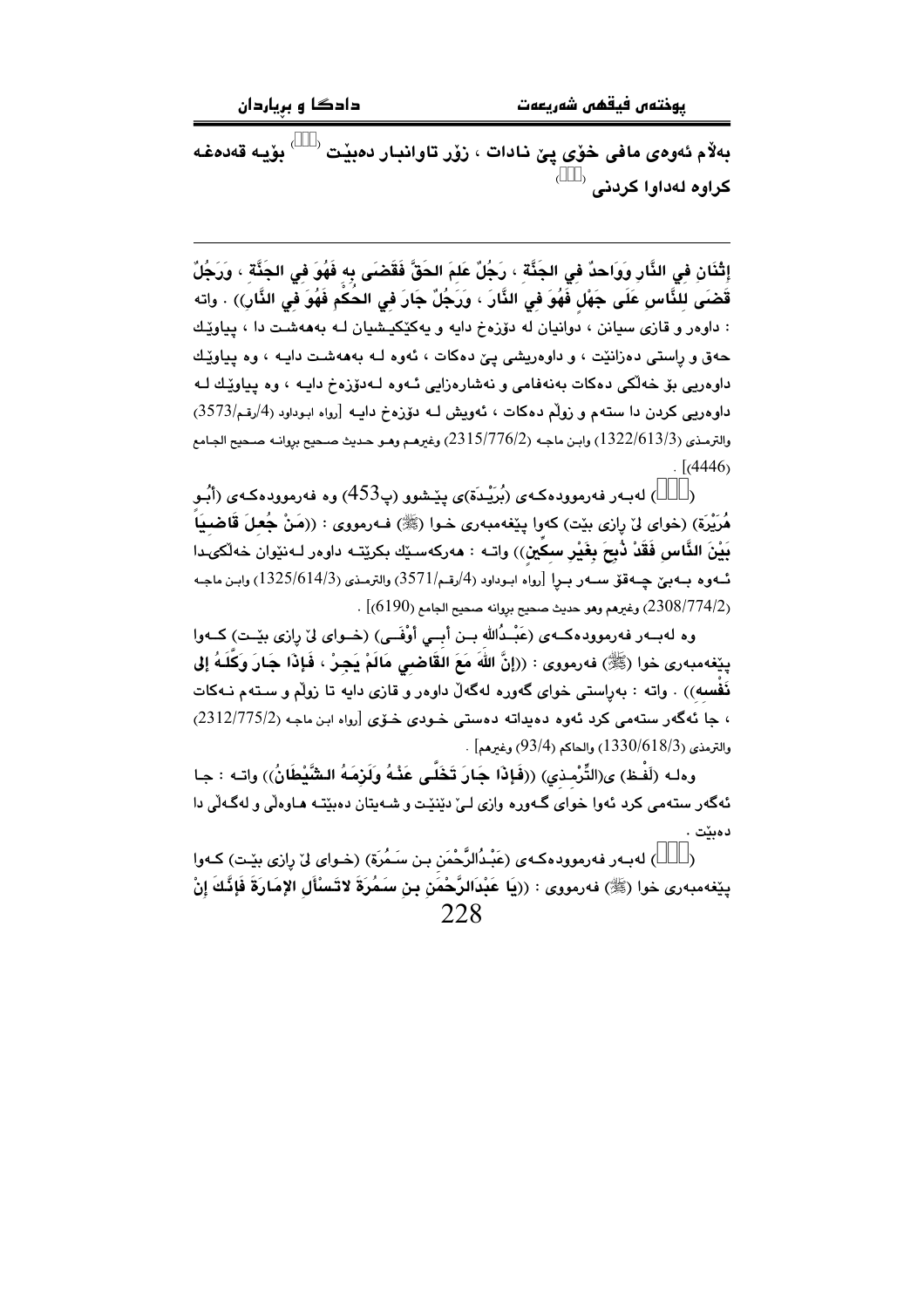وه پياويْك دەبيْت يېْي ھەڵسێت شاپەنى ئەو بوارە بيْت لەرووي زانياريەوە کۆشش کـهر (مُجْتَهد) بێت ، وه لـهړووی بـاوهړ و ړهوشتيشهوه دادپـهرومر  $^\circ$  (عَادل) ىنت

أَعْطيْتَهَا منْ غَيْرِ مَسْأَلَةٍ أُعِنْتَ عَلَيْهَا وَإِنْ أُعْطيْتَهَا عَنْ مَسْأَلَةٍ وُكِّلْتَ إليْهَا)) واتـه : ئەي (عَبْدُالرَّحْمَن بن سَمُرَة) داواي فەرمان رەوايىمەكە ، چونكە ئەگەر تۆ بەبىّ داوا كردن يێت بدرێِت ئەوە خواي گەورە يارمەتيت دەدات لەسەرى ، بەلاّم ئەگەر بەداوا كـردن يێت بـدريّت ئــهوه دهدريّتــه دهسـتي خــوّت و خــواى گــهوره بارمــهتيت نــادات [رواه البخـارى . (11/رقم/6622) ومسلم (1652/1273/3) وغيرهما] .

وه لهبهر فهرموودهکهی (أَبُـو هُرَيْـرَة) (خـوای لِّیْ رِارْی بِیْـت) کـهوا پِیْغهمبـهری خـوا (ﷺ) فەرمورى : ((إِنَّكُمْ سَتَحْرُصُوُنَ عَلَى الإِمَارَة ، وَسَتَكُونُ نَدَامَةً يَوْمَ القِيَامَةِ فَنَعْمَ المُرْضِعَةُ وَبِئْسَتِ الفَاطِمَةُ)) واتـه : بهراسـتى ئێـوه رزور سـوور دهبـن لهسـهر فـهرمان رهوايـي وهك رۆژى قيامــهت دا دهبێتــه مايــهى پـهشــيمانى ، جـا چـاكترين شــيردهره و خرابيترين برينهوهره لهشير دان [رواه البخاري (3/رقم/7148)] .

وه فهرموودهکـهي (أَبُومُوسـي) (خــواي ليّ رازي بيّـت) کــهوا فــهرمووي : چــوومه ژوورەوە بۆ لاي پێغەمبەرى خوا (ﷺ) من و دوو پياو له ئامۆزاكانم جـا پـەكێكمان ووتـى : ئەي يێغەمبەرى خوا (ﷺ) ، بمانكە بە فـەرمانرەوا لەسـەر ھەنـدێك لـەوەي خـواي گـەورە خستويەتىٰ ژێر دەستت ، وە ئەوي تريشيان ھەروەكو ئەوي ووت ، جا ئەويش فەرمووي : ((إِذًا وَالله لأَنُولَىَ هَذَا العَمَل أَحَدَاً يَسْأَلُهُ أَوْ أَحَدَا يَحْرِصُ عَلَيْهِ)) . وإتـه : ئێمه وه (الله)ي ئەم كارە بەدەستى كەسێكەوە نادەين خۆي داواي بكـات يـان كەسـێك ھـەولّى بـۆ  $\sim [1733/1456/3)$ بدات و سوور بيّت لهسهري  $[149]$ ه البخاري (3/رقم/7149) .

(BBB) (الحَافظ ابنُ حَجَر) دەفەرموێ : (أَبُو عَلیِّ الكرابيسی) هاوەلی (الشّافعی) لـه كتيْبي (آدابُ القَـضَاء)ي خوْيدا دەفـەرمويْ : هـيچ جياوازيـهك نـازانم لــەنێوان زانايـاني یێشوودا کهوا شایهن ترین خهڵکی کـه داوهری نێوان موسـوڵمانان یکـات ئـهو کهسـهیه : کـهوا فــهزلی و راسـتێتی و زانیــاری و (وَرْع)ی دهرکـهوێت ، خوێنــهری کتێبــی خوابێـت و زانايش بێت بەزۆر بەي ئەحكامەكانى ، وە زانابێت بـە سـوننەتەكانى يێغەمبـەرى خـوا و 229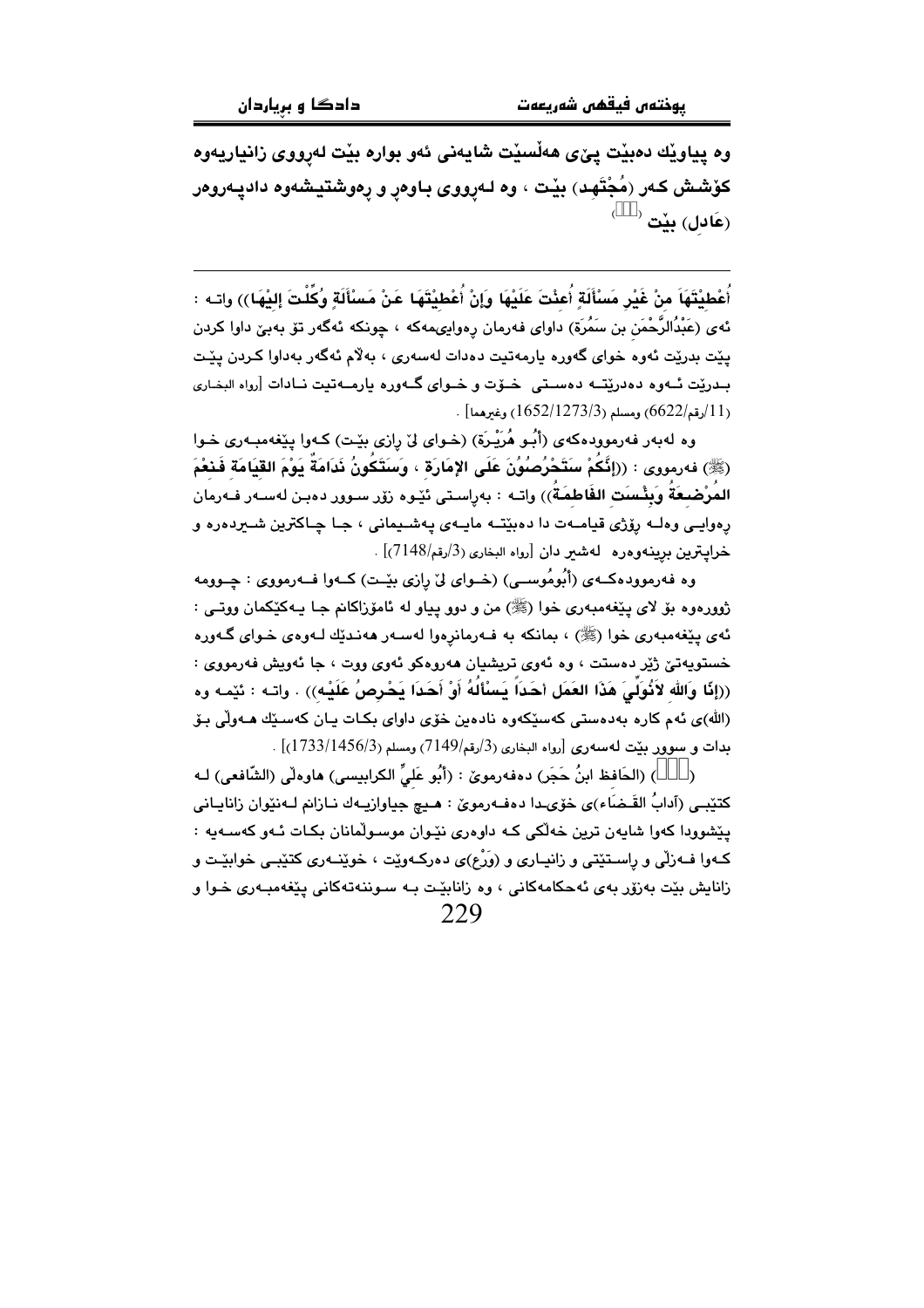جا ئهگەر كەسىيك وابوو ، و دەستى كرد بەداوەرى و كۆششى كرد بەيىٌى توانا ، ئەگەر يێكاي ئەوە دوو ياداشتى بۆ ھەيە وە ئەگەر نەيشييێكێت ئەوە ھەرپىەك ياداشتى بۆ ھەيـە<sup>‹ )</sup> وە حەرامـە لەسـەر*ى* بـەرتيل (رَشْـوَة)

زۆريەي فەرموودەكانى لەبەريێت ، وە ھەروەھا فەرمايشتى ھاوەلانيش ، وە زانىايش بێت به شويِّني (إتِّفَاق) و (إخْتلاف)ي شەرع زانەكانى شـويْن كـەوتووان (فَقَهَـاء التَّـابعين) ، وه زانيـاري هـــه بيّت بــه جياكردنـــهوهي فــهرموودهي (صــحيح) لــه (ضــعيف) ، وهلــهكاتي (خُصُومَات) دا شوێنی قورِئان بکەوێت ، جا ئەگـەر لـه قورِئـان دا نـەببينی ئـەوە شـوێنی سوننهت و فهرموودهي (رسول الله) بکهويّت ، جا ئهگهر لهويش دا نهيبيني ئهوه کار بهوه بکات که هاوهلّان (الصَّحَابَة) پهکدهنگن له سهري ، جا ئهگـهر ئـهوانيش جيـاواز بـن ئـهوه کار بهوهيان بکات که زياتر لـه قورئـان دهچيد ياشـان لـه سـوننهت ، ياشـان لـهفتواى گەورەكانى ھاوەلان (كبَـارُ الـصَّحَابَة) ، وە زۆر يێدا چـوونەوە بكـات لەگـەلْ زانايـان دا و راوێژيان يېّ بکات ، لهگهڵ فهزڵ و (وَرْع) دا ، وه دهبێت زمـان وسـك و داوێنـي لهحـهرام بياريزيّت ، وه ووريا بيّت وزوو لهقسهي بهرانبهر تيّ بگات ، پاشان دهبيّت خاوهن بيريّكي تيژ بيّت و دووړييّت له ئاروزودوه ، پاشان فهرمووي ، ئهمه ، وه ئيّمـهش دوزانـين كـهوا كەسێك نىيە لەسەر رووى زەوى دا ئـەم ھـەموو سـيفەتانە كۆبكاتـەوە ، بـەلام يێويـستە به دواي تهواو ترين و چاكترين خه لكي ئهو كاته دا بگهرييت [بروانه فتح الباري (13/146)] .

تێبيني :

دهییّت تهنها بیاو بهکاری داووری ههلّسییّت ، وه دروست نوییه تَافروت بکریّته داوور لهبهر فهرموودهکهی (أَبُـو بَكَرَة) (خـوای ليّ رازی بيّـت) کـهوا فـهرمووی کاتيّـك کـه مـهوالْي ئـهوه گەيـشتە يێغەمبـەرى خـوا (ﷺ) كـهوا (فـارس)ەكـان كـچەكەي كيـسرايان كردۆته پادشا ، فەرمووى : ((لَنْ يُفْلِحَ قَوْمٌ وَلَّوا أَمْرَهُمْ إِمْرَأَةً)) واته : ئەو قەومە ھەرگىز سەر فراز نابن كەوا فەرمانى خۆيان بدەنە دەستى ئافرەتێك [رواه البخارى (13/رقم/7099)  $\sim$ والترمذي $(227/8)(360/3)$  والنسائي $(227/8)$  .

(BBB) لهبــهر فهرمووڊهڪـهي (عَمَــرُو بــرُ عَــاص) (خــواي ليّ رازي بيّـت) ڪـهوا ينِغهمبهري خوا (ﷺ) فهرمووي : ((إِلاَّا حَكَمَ الحَاكم فَاجْتَهَدَ ثُمَّ أَصَابَ فَلَـهُ أَجْرَانٍ وَ 230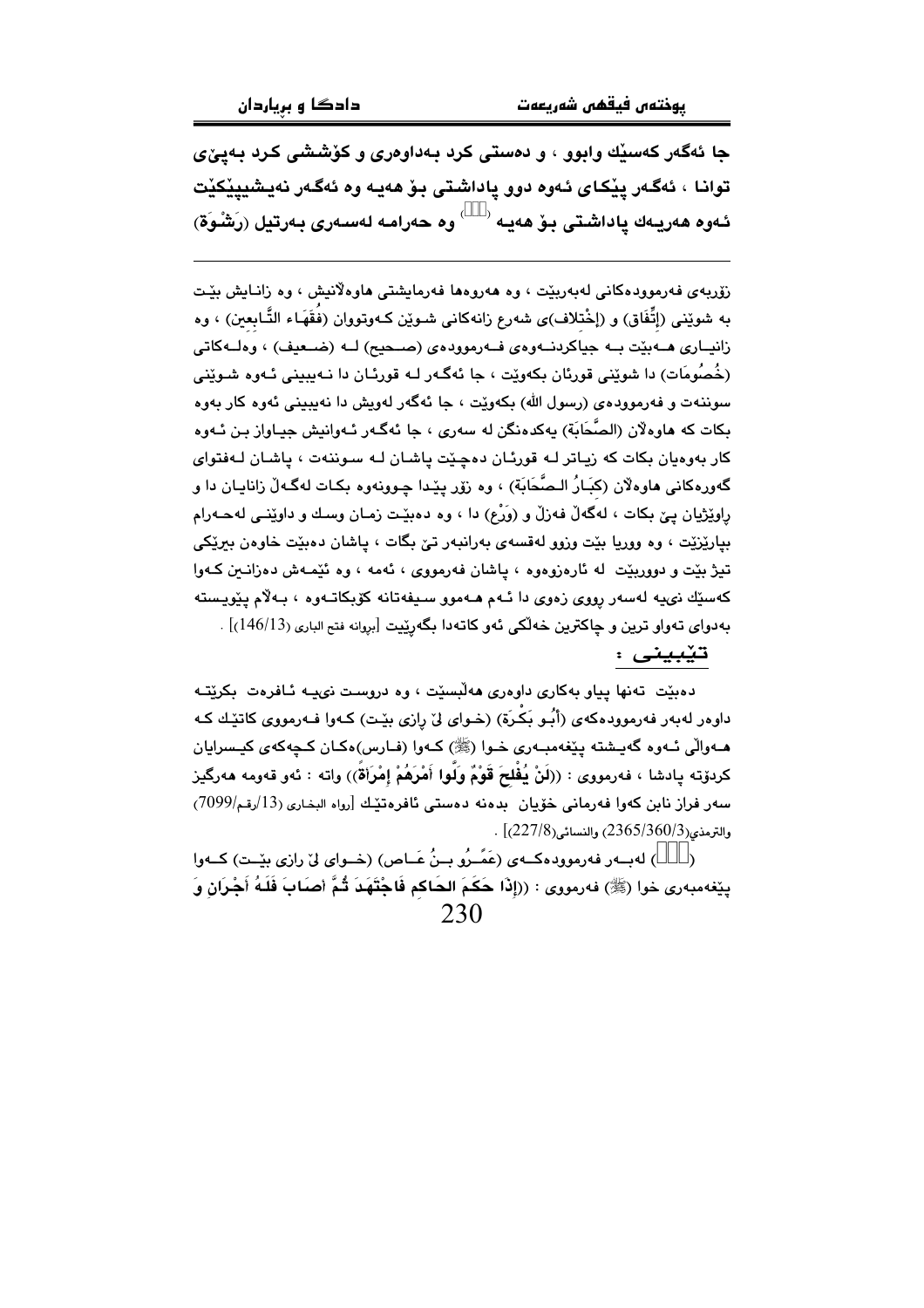<sup>)</sup> يان وەرگرتنى ديارى و بەخشينێك بەھۆى داوەرييـەوە پـێى وهرگرتن <sup>(</sup> بــدريْت ` ` وه نابيْــت دادوهرى بكــات و برِيـــار بــدات لـــهكاتيْكدا كـــه لەچاڵەتتكى دەروونى نا ئاسادىدادە <sup>(</sup>

اذَا حَكَمَ فَاجْتَهَدَ ثُمَّ أَخْطَأَ فَلَهُ أَجْنٌ)) واته : ئەگەر دادوەر دادوەريى نێوان خەڵكى كـرد و کۆششى کرد ياشان يێکاى ئـهوه دوو ياداشـتى بـۆ هەيـه ، وه ئەگـەر دادوەرى کـرد و كۆششى كرد بەلام نەييێكا ئەوە ياداشتێكى ھـەر بـۆ ھەيـە [رواه البخارى (13/رقم/7316) و  $(4208/1407/2)$  وابن ماجة (4 $(4208/1407/2)$ 

(BBB) له به ر فه رمووده گــهي (عَبْـدُ الله بــن عَمْــرُو) (خوابــان ليّ رازي بيّــت) كــهوا يێغەمبــەرى خــوا (ﷺ) فــەرمووى : ((لَعْنَــةُ الله عَلَــى الرَّاشْــي وَ الُمرْتَـشْـي)) . واتــه : نسهفريني خسوا له بورتيل دهر و بسهرتيل خسوّر [رواه أسو داود (4/رقم/3580) و الترمــذي (1352/397/2) و ابن ماجة (2313/775/2) و غيرهم وهو صحيح بروانه صحيح ابن ماجة (1871)] .

(BBB) لەبەر فەرموودەكەي (أَبُو حُمَيْد السَّاعدى) بروانە (پ298)

(BBB) له به ر فه رمووده که ی (أَبُو بَكْرَة) (خوای لیْ رازی بیْت) که وا پیْغه مبـه ری خـوا (ﷺ) فـ4رمووى : ((لا يَحْكُمُ أَحَدٌ بَـيْنَ إِتْنَـيْنِ وَهُـوَ غَـضْبَانٌ)) . واتــه : هـيچ كهسـێك دادوهري نٽيـوان دووكــهس نــهكات كاتٽيـك كــه تورهيــه [رواه البخـاري (13/رقـم/7158) ومـسلم .  $(1717/1342/3)$ وغىرهما]

(إِبنُ القَيِّمِ الجَوْزِيَّةِ) دەفەرموێ : : بـِـۆ (مُفـتى) نىيـِـه (فَتْـوَى) بـدات لـه حاڵـەتى زۆر توره بوون دا بان زوّر پرسٽتيدا بان خەفەتتك كەو! تووشى دوو دلّى و دلّە راوكـەي بكـات يان لهحالَّهتي ترسٽِکي زِرْرِدا بان کارِيِّك کهوا دِلِّي داگير بکات ، بان لـهکاتي تـهنگاو بـوون بەمىز و يېسى ، بەلكو ھەركاتتك ھەستى كرد كەو! شتتك لەوانە لەچاڭەتى ئاسابى دەرى دهکات و نیهتی و لاشهی لهجێگای خۆی دا بهتهواوی نههێڵێت ، ئـهوه خـۆی لـه (فَتْـوَی) دان دهگرێتەوه و نابێت (فَتْوَى) بـدات ، جـا ئەگـەر لـەو حالّەتـەدا (فَتْـوَى)ى دا و يـێكـاى ئەوە (فَتْوَى)كەي تەواۋە ، ۋە ئەگەر لەۋ جاڭەتەپش،دا داۋەرى كرد ۋ پريارى دا ، ئاپە ئەۋ برياره جيّ بهجيّ دهکريّت بان نهء ئهوه سيّ (قَوْل)ي لهسهره … لـه يۆچوون (مَذْهَب)ي (أحمد)دا [بروانه إعلام الموقعين (227/4)].

231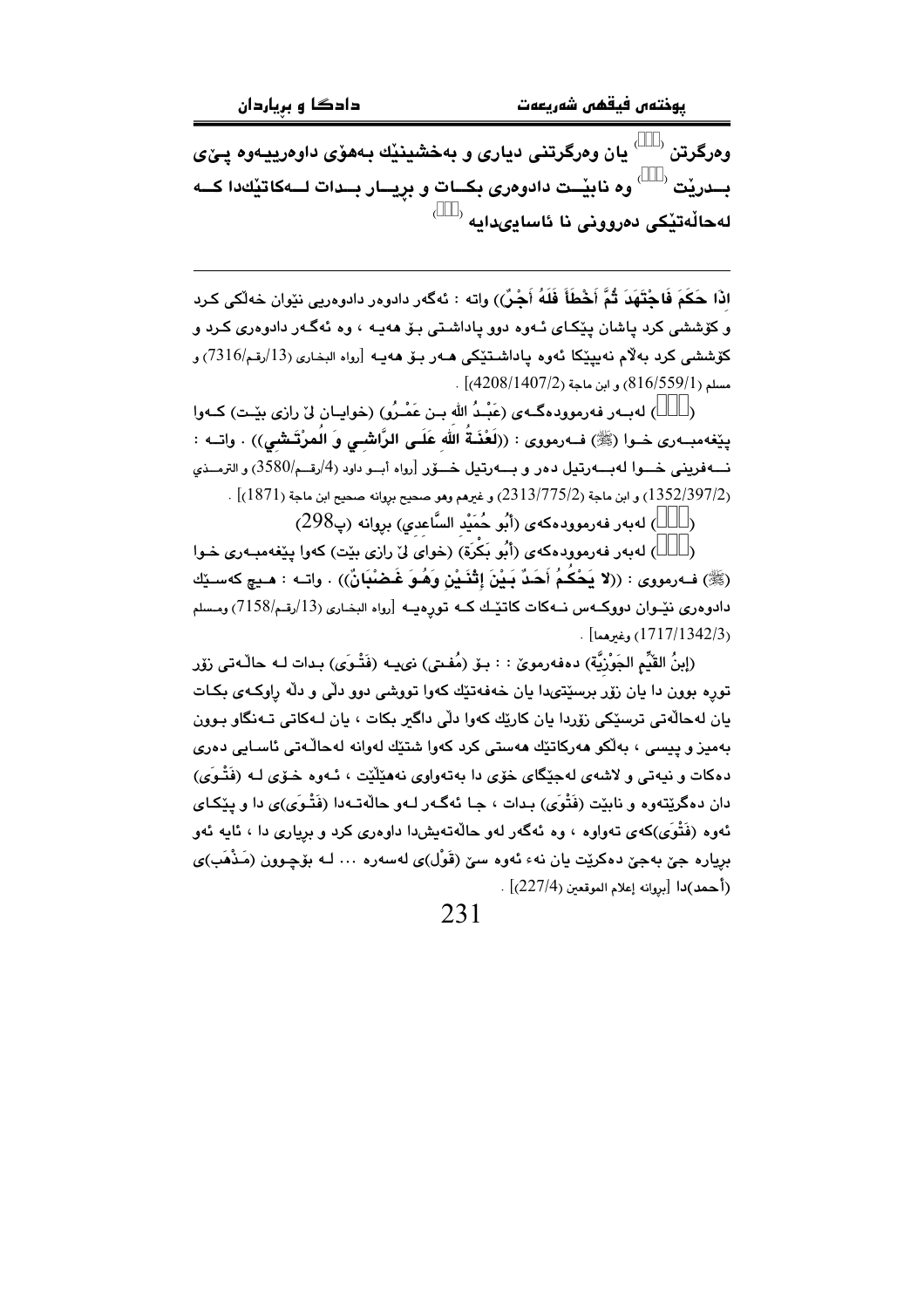وه پێویسته یهکسانی بکات لـهنێوان هـهموو خهڵکىـدا لههـهموو شـتێك١دا بـهداوا کـارو و داوا لیّ کـراوهوه <sup>( )</sup> وه گـویّ بیستی قسهی هـهردوولا بیّت پێش بريار دان <sup>( )</sup> وهنابێت دهرگاوانێکی وادابِنێت کهوا خهڵکی لـههاتوو <u>جۆكر</u>دنى قەدەغە بكەن <sup>(</sup>

(BBB) پێویسته لهسـهر داوهر کـهوا دادیــهروهر بێـت لــهنێوان هــهموو خهڵکىـدا لەتەماشا كىردن. قىسەكردن. دانيىشتن. ھاتنـەژوررەرەيش،دا. خـواي گـەورە لەسـورەتى (النساء : 158) دا دەڧەرموێ : ﴿وَ إِذَا حَكُمْتُمْ بَيْنَ النَّاسِ أَنْ تَحْكُمُوا بِالْعَدْلُ﴾ . واتـه : وه ئەگەر دادوەرييتان كرد لەنێوان خەلكىدا ئەوە بەدادپەروەرى دادوەريى بكەن .

(BBB) له به ر فه رموودهکهی (عَلی) (خوای لیٌ رازی بیّت) کهوا پیّفهمبهری خوا پیّی فـهرموو : ((يَـا عَلـىَّ إِذَا جَلَـسَ إِليْـكَ الخَـصنْمَانِ فَـلاً تَقتض بَيْنَهُمَا حَتَّـى تَـسْمَعَ منَ الآخر كَمَا سَمعْتَ منَ الأَوَّلِ فَإِنَّكَ إِذَا فَعَلَتَ ذَلكَ تَبِيُّنَ لَكَ القَضَاءُ)) . واته : ئەي على ! ئەگەر لەلاتدا داواكەر و داوالىُكراو دانيشتن ئـەوە بريـار مـەدە لەنێوانيانـدا تـا لـەوى تریشیان دهبیسیت وهکو لهیهکهمت بیست چونکه ئهگهر وا بکهیت ئهوه بریار دانهکهت بۆ روون دهبيِّتـهوه [رواه احمـد (111/1) وابـو داود (4/رقـم3582) والترمـذي (1331/618/3) وابـن حبـان . [260/7/(5042) وهو حديث صحيح بروانه الارواء (2600)] .

(463) لهبهر فهرموودهكهي (أَبُو مَرْيَم الأَزْديِ) (خوِاي ليِّ رِازِي بيِّت) كهوا ِفهرمووي : بيـستم يـێفەمبـەرى خـوا (ﷺ) دەي فـەرمور : ((مَنْ وَلـاهُ الله عَزَّوَجَلَّ شَـيْئًا منْ أَمْـر المَسْلمينَ فَاَحْتَجَبَ دُونَ حَاجَتهمْ وَخُلُتم~ وَفَقَرِهمْ إِحْتَجَبَ اللهِ عَنْـهُ دُونَ حَاجَتـه وَ خُلُته وَفقُرِه)) . واته : مەر كەسێك خواي گەورە مەندێك كارى موسىولْمانانى بخاتــه ژێـر دهست جا ئەويش خۆی بشارێتەوه لەيێويستپەكانيان و كـﻪم دەسـتى و ھـﻪژارێكانيان – کارهکانیانی بۆ ئەنجام نەئەدا — ئەوە خواي گـەورە خـۆي لەيێويـستى و کـەم دەسـتى و هــه ژارێکاني خــوّي دهشــارێتهوه – هــيچ يارمهتيــهکي نــادات – [رواه ابـو داود (3/رقم/2948) . والترمذي (1333/620/3) ووحديث صحيح بروانه السلسلة الصحيحة (629)]

ئەمە بە يىڭى توانا ، چونكە مرۆۋ نەڧسى خۆپشى ماڧى بەسەرێەوە ھەيە ، وەكەس و کاریش مافیـان بهسـهرێهوه ههیـه ، بۆیـه دهتوانێت چـهند کـاتێکی دیـاری دابنێـت بـۆ داوەرى نێوان خەلكى وە لەكاتەكانى تریشىدا خەریكى ئەنجام دانى يێویستپەكانى خۆي و کهس و کاري بێت ، وهله فــهرموودهي (صـحيح) پـش دا هـاتوه کـهوا پێغهمبـهري خـوا

232